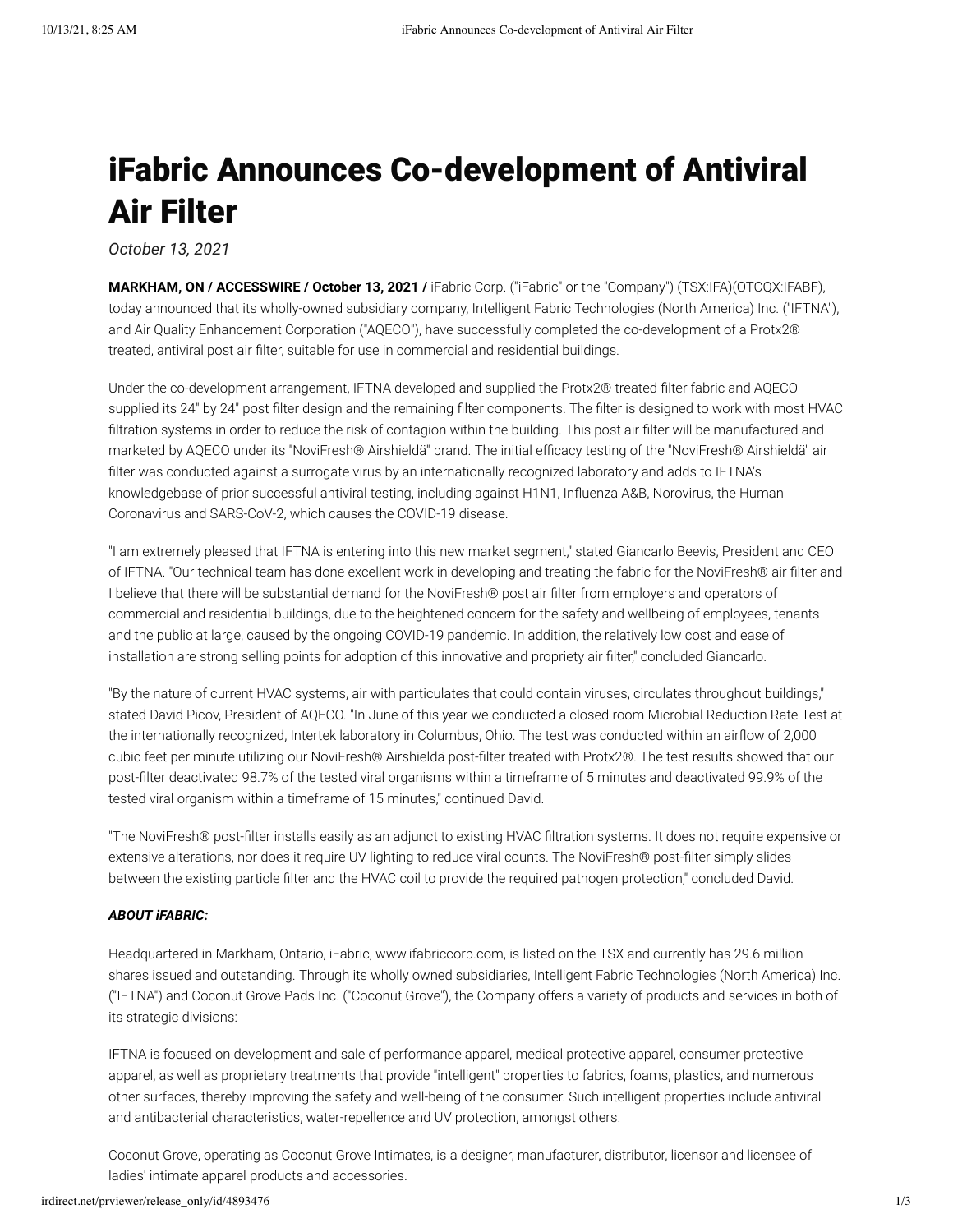#### *ABOUT AQECO:*

Headquartered in Pickering, Ontario, Canada, AQECO's mission is to design, commercialize and distribute ground-breaking air quality enhancement products that can be integrated into HVAC systems.

#### *FORWARD LOOKING STATEMENTS*

*Forward-looking statements provide an opinion as to the effect of certain events and trends on the business. Certain statements contained in this news release constitute forward looking statements. The use of any words such as "anticipate", "continue", "estimate", "expect", "may", "will", "project", "should", "believe" and similar expressions are intended to identify forward-looking statements. These forward-looking statements are based on current expectations and various estimates, factors and assumptions and involve known and unknown risks, uncertainties and other factors. Forward-looking information includes, but is not limited to, statements with respect to the development potential of the company's products.*

*Forward-looking statements are based on the opinions and estimates of management as of the date such statements are made. Readers are cautioned not to place undue reliance on these statements as the Company's actual results, performance, or achievements may differ materially from any future results, performance or achievements expressed or implied by such forward-looking statements if known or unknown risks, uncertainties or other factors affect the Company's business, or if the Company's estimates or assumptions prove inaccurate. Therefore, the Company cannot provide any assurance that forwardlooking statements will materialize. The Company assumes no obligation to update or revise any forward-looking statements, whether as a result of new information, future events or any other reason except as required by applicable securities laws.*

*Any financial outlook or future oriented financial information in this news release, as defined by applicable securities legislation, has been approved by management of iFabric. Such financial outlook or future oriented financial information is provided for the purpose of providing information about management's reasonable expectations as to the anticipated results of its proposed business activities. Readers are cautioned that reliance on such information may not be appropriate for other purposes. The forward-looking statements contained in this press release are made as of the date hereof and the Company undertakes no obligation to update publicly or revise any forward-looking statements or information, whether as a result of new information, future events or otherwise, unless so required by applicable securities laws.*

FOR FURTHER INFORMATION, please contact:

Hilton Price, CFO Tel: 647.465.6161 Email: [hilton.price@rogers.com](mailto:hilton.price@rogers.com)

Tina Byers - Investor Relations Tel: 905.330.3275 Email: [tina@adcap.ca](mailto:tina@adcap.ca)

#### Website: [www.ifabriccorp.com](https://pr.report/9LfqWeiD)

*Neither the TSX Exchange nor its Regulations Services Provider (as that term is defined in the policies of the TSX Exchange) accepts responsibility for the adequacy or accuracy of this press release.*

**SOURCE:** iFabric Corp.

View source version on accesswire.com: <https://www.accesswire.com/667819/iFabric-Announces-Co-development-of-Antiviral-Air-Filter>

## **SHARE**